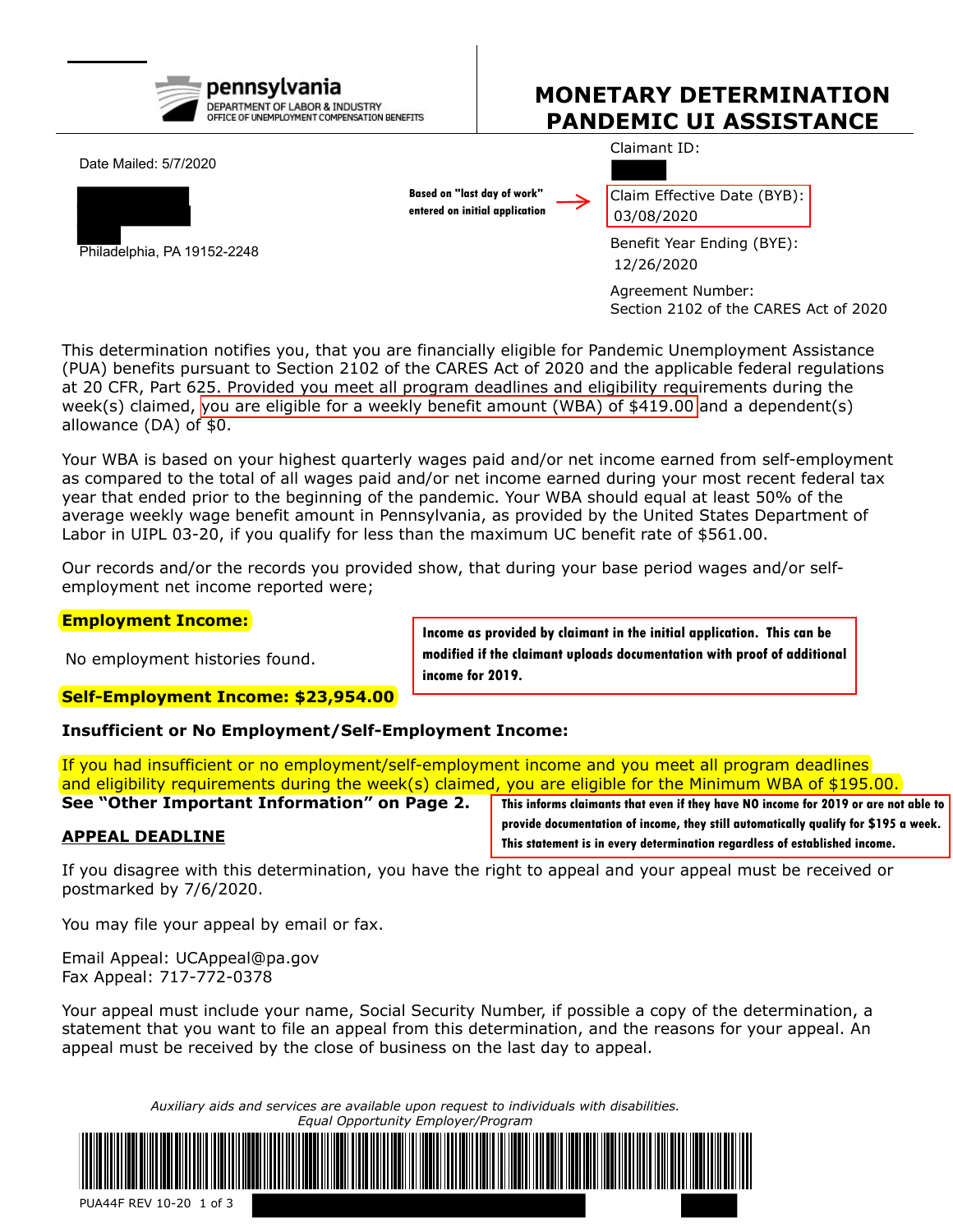#### **OTHER IMPORTANT INFORMATION**

**WEEKLY FILING INSTRUCTIONS- Online (fastest option) --** Log into Pennsylvania Unemployment Insurance (UI) Benefits System at www.uc.pa.gov and sign in. Then from your Pennsylvania UI Benefits System dashboard, under Unemployment Services, click File for Weekly Benefits.

**PUA Phone Number -** 855-284-8545

 **to file their claims**

During a claim week that you are working and you earn more than \$126.00, but less than \$545.00, you may qualify for partial benefits. **YOU ARE REQUIRED TO REPORT ALL WORK AND ALL GROSS EARNINGS DURING ANY WEEK THAT YOU ARE FILING FOR BENEFITS REGARDLESS OF WHETHER THE AMOUNT IS ABOVE OR BELOW YOUR PARTIAL BENEFIT CREDIT.**

**PANDEMIC ASSISTANCE PERIOD –** PUA benefits are payable for the weeks beginning February 2, 2020 and the week ending December 26, 2020. The number of PUA weeks payable is 39, less any week(s) regular of UC paid. A shorter or abbreviated disaster assistance period may be provided if it is determined that unemployment due to the pandemic is of a short duration or is no longer attributable to the pandemic.

**MINIMUM WEEKLY AMOUNT -** If you have insufficient wages from employment or insufficient or no net income from self-employment in the applicable tax year base period, your WBA is equal to 50 percent of the average weekly benefit amount in Pennsylvania, as provided by the United States Department of Labor in UIPL 03-20. This is known as the Minimum PUA WBA.

**OTHER TYPES OF APPLICANTS -** Refer to the PUA pamphlet for information on head of household/ breadwinner, incapacitated or deceased applicants and family business.

**PERMITS FUTURE REDETERMINATION DURING DISASTER PERIOD - If you filed your PUA claim** based only on your certification of credit weeks and/or wage documentation, you must submit sufficient documentation of employment/self-employment within 21 days of your initial application. If sufficient documentation is not received within 21 calendar days, your PUA WBA will be redetermined. If the redetermined amount is less than the original PUA WBA and you received payments of PUA for any weeks of unemployment prior to the date of the redetermination, a determination will be issued establishing an overpayment. **IA Phone Review For 2008-2008 Comparison and FR PUA Portal by signing in a claimants shown and the PUA Portal By the PUA Portal By Signing in a state of the PUA Portal By the PUA Portal By the PUA POLICIES TO THE AND CONS** 

If the PUA WBA was redetermined because the required wage documentation was not submitted within 21 calendar days, you may have your WBA redetermined upon submittal of the documentation prior to the end of the pandemic assistance period. Any higher weekly amount determined will be applied to all weeks for which your filed and for which you were eligible for the payment of DUA.

Documentation may include but is not limited to:

•Statements signed by an employer •Pay check stubs

•IRS form 1040 (schedule CE, or F) •Business records (bank statements, financial statements)